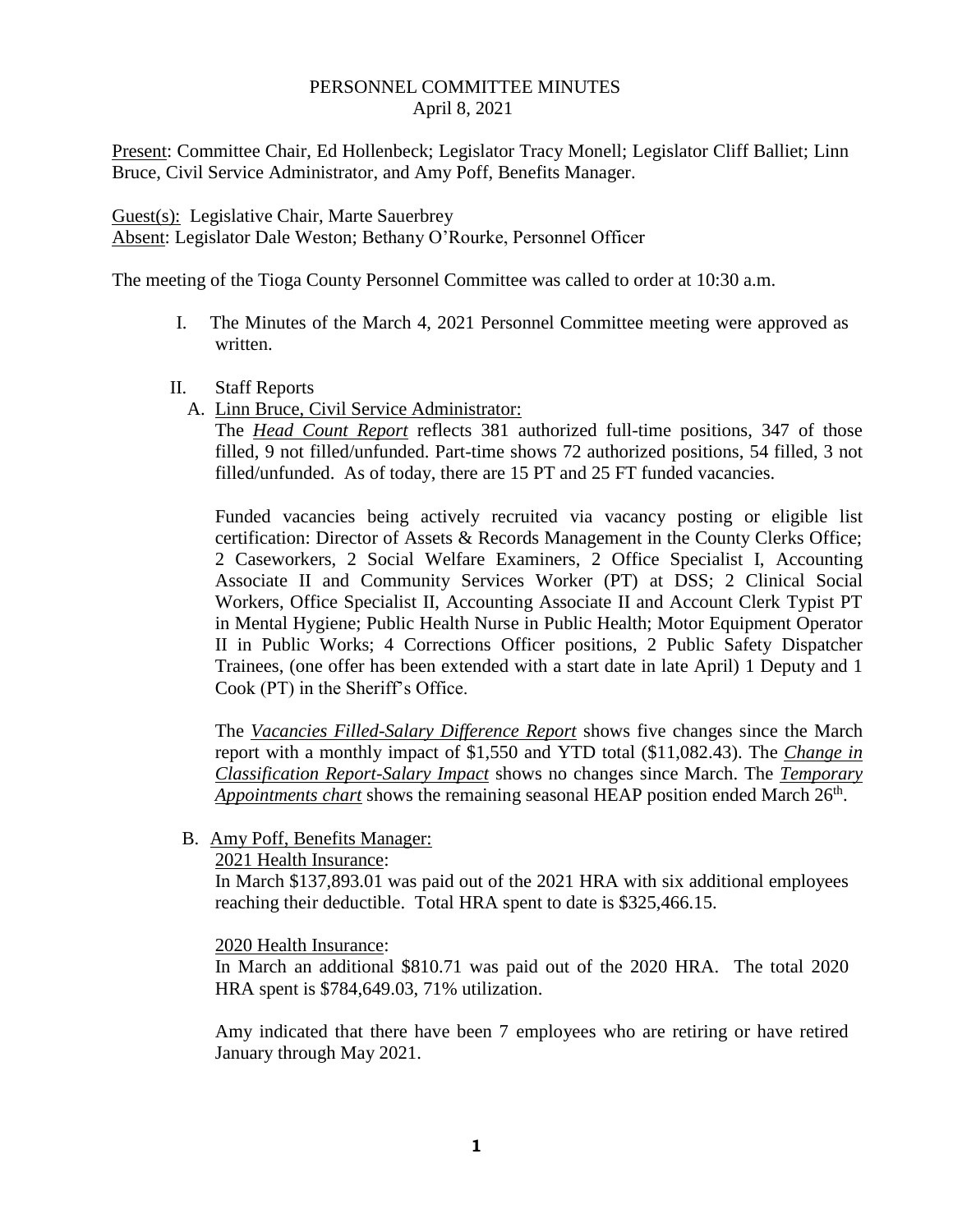COBRA Subsidy: The American Rescue Plan Act (ARPA), which was signed into law March 11, 2021, provides a 100% COBRA subsidy for employees and their qualifying family members if they lost or lose group health insurance due to involuntary job loss or reduction in hours from November 2019 to present (assuming that they are still within their 18 months federal COBRA period). The subsidy runs from April 1, 2021 through September 30, 2021. It appears that the involuntary job loss does not need to be related to the pandemic, i.e. someone who was let go during their probationary period (except if due to gross misconduct). The subsidies will be funded through a payroll tax credit, pending further guidance from the IRS. We are reviewing a list of employees who left to determine if anyone is eligible as notices will need to be sent to them. Department of Labor is supposed to issue a model notice by April 10, 2021.

- C. Bethany O'Rourke, Personnel Officer
	- Budget Tracking Report:

 The budget tracking report for March 2021 was distributed for review. We have collected \$210.00 (4.8%) of our projected revenue and spent 20.3% of our appropriations.

- III. Old Business: None
- IV. New Business:

<sup>1st</sup> Quarter Exit Interview Report: The Exit Interview report was distributed for review. The report and actual questionnaires were sent to the appropriate Committee Chairs and Department Heads.

CSEA Negotiations: CSEA would like to commence negotiations in May. Bethany was going to get financial parameters from the Legislature at Worksession today, but that will be put on hold until the  $2<sup>nd</sup>$  Worksession in April.

Annual Civil Service Training Conference: The annual Civil Service conference scheduled for June 13-16 has been postponed until October 17-20 in hopes that COVID restrictions will be loosened and more people will be able to attend in-person by then.

Scam UIB Claims: The Personnel Officer has been receiving 5 to 10 bogus claims per week. Sheri McCall in the Employment Center is assisting by contacting the employees and advising them of the action they need to take with NYS DOL to report that the claim is bogus.

- V. Resolutions:
	- Create and Fill Highway Worker (Seasonal) Position (Public Works): This resolution authorizes the Commissioner of Public Works to create and fill one temporary fulltime Highway Worker (Seasonal) position effective April 26, 2021 through October 8, 2021 at an hourly rate of \$12.50, no more than 800 hours may be worked April 26, 2021 – October 8, 2021.